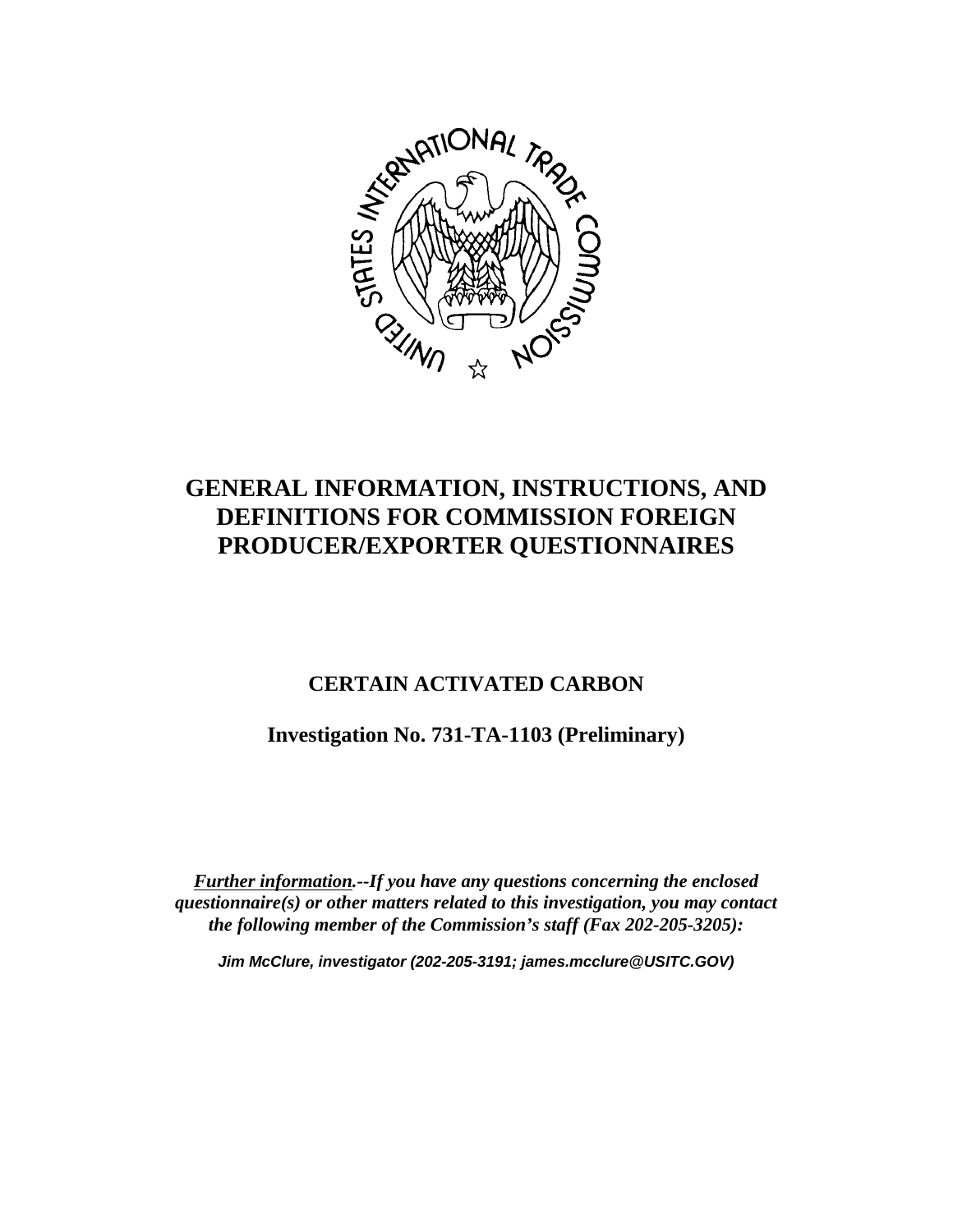### **GENERAL INFORMATION**

*Background*.--This investigation was instituted in response to a petition filed on March 8, 2006 by Calgon Carbon Corporation, Pittsburgh, PA, and Norit Americas, Inc., Marshall, TX. Antidumping duties may be assessed on the subject imports as a result of this investigation if the Commission makes an affirmative determination of injury, threat, or material retardation, and if the U.S. Department of Commerce makes an affirmative determination of dumping.

Additional questionnaires will be supplied promptly upon request, or photocopies of the enclosed questionnaire(s) may be used. Address all correspondence to the United States International Trade Commission, Washington, DC 20436. Hearing-impaired individuals can obtain information regarding this investigation via the Commission's TDD terminal (202-205-1810).

*Due date of questionnaire(s)*.--Return the completed questionnaire(s) to the United States International Trade Commission by no later than **March 22, 2006**. Although the enclosed postpaid envelope may be used to return the completed questionnaire, use of an overnight mail service may be necessary to ensure that your response actually reaches the Commission by **March 22, 2006**. If you do not use the enclosed envelope, please make sure the completed questionnaire is sent to the attention of **Jim McClure**. **Return only one copy of the completed questionnaire(s), but please keep a copy for your records so that you can refer to it if the Commission staff contacts you with any questions during the course of the investigation.**

*Service of questionnaire response(s)*.--In the event that your firm is a party to this investigation, you are required to serve a copy of the questionnaire(s), once completed, on parties to the proceeding that are subject to administrative protective order (see 19 CFR § 207.7). A list of such parties is maintained by the Commission's Secretary and may be obtained by calling 202- 205-1803. A certificate of service must accompany the copy of the completed questionnaire(s) you submit (see 19 CFR § 207.7).

*Confidentiality*.--The commercial and financial data furnished in response to the enclosed questionnaire(s) that reveal the individual operations of your firm will be treated as confidential by the Commission to the extent that such data are not otherwise available to the public and will not be disclosed except as may be required by law (see 19 U.S.C. § 1677f). Such confidential information will not be published in a manner that will reveal the individual operations of your firm; however, nonnumerical characterizations of numerical business proprietary information (such as discussion of trends) will be treated as confidential business information only at the request of the submitter for good cause shown.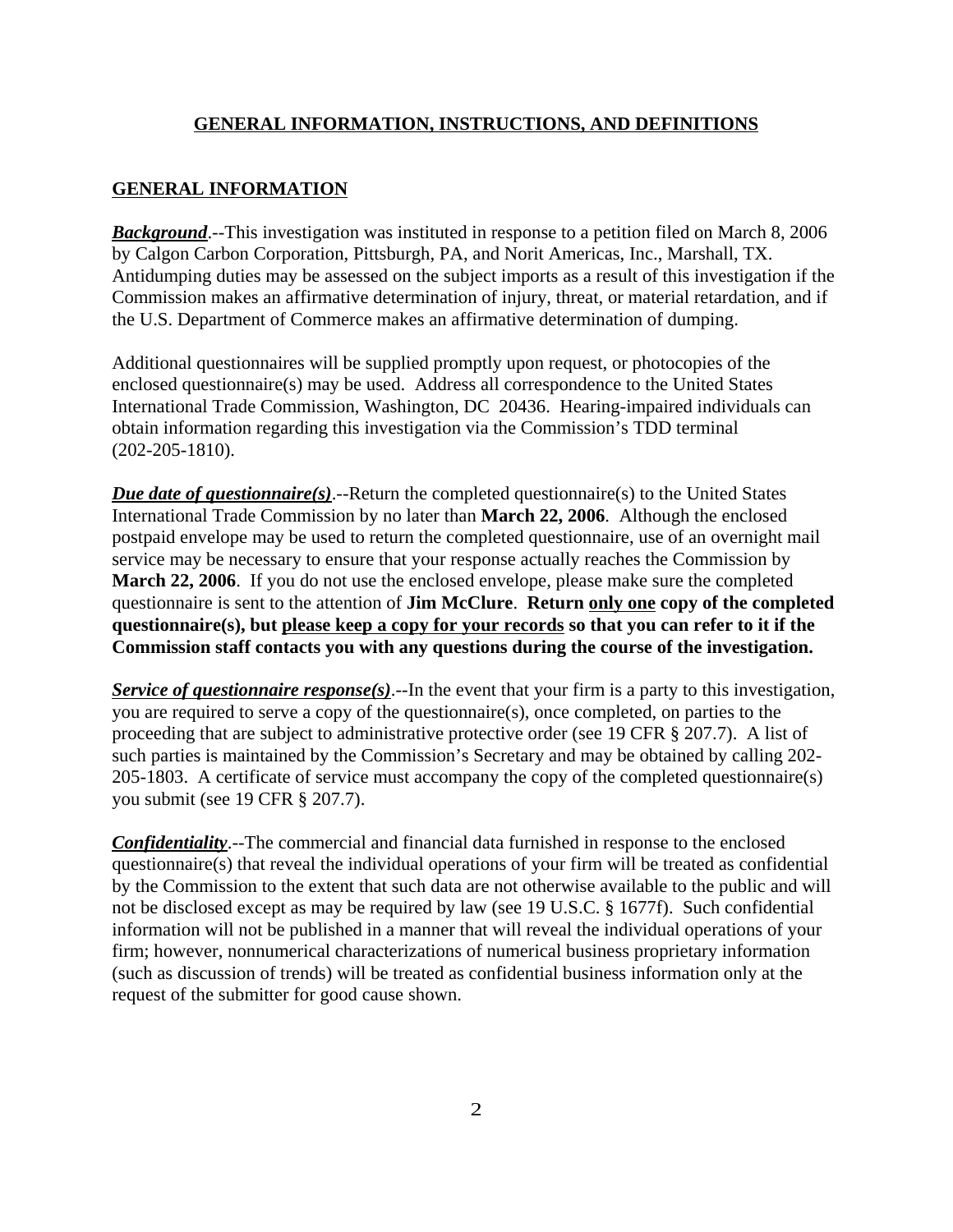### **GENERAL INFORMATION--***Continued*

*Verification***.--The information submitted in the enclosed questionnaire(s) is subject to audit and verification by the Commission. To facilitate possible verification of data, please keep all your workpapers and supporting documents used in the preparation of the questionnaire response(s).**

*Release of information*.--The information provided by your firm in response to the questionnaire(s), as well as any other business proprietary information submitted by your firm to the Commission in connection with the investigation, may become subject to, and released under, the administrative protective order provisions of the Tariff Act of 1930 (19 U.S.C. § 1677f) and section 207.7 of the Commission's Rules of Practice and Procedure (19 CFR § 207.7). This means that certain lawyers and other authorized individuals may temporarily be given access to the information for use in connection with this investigation or other importinjury investigations conducted by the Commission on the same or similar merchandise; those individuals would be subject to severe penalties if the information were divulged to unauthorized individuals.

### **INSTRUCTIONS**

*Answer all questions*.--Do not leave any question or section blank unless a questionnaire expressly directs you to skip over certain questions or sections. If the answer to any question is "none," write "none." **If information is not readily available from your records in exactly the form requested, furnish carefully prepared estimates--designated as such by the letter "E"--and explain the basis of your estimates**. Answers to questions and any necessary comments or explanations should be supplied in the space provided or on separate sheets attached to the appropriate page of the questionnaire(s). If your firm is completing more than one questionnaire in connection with this investigation (i.e., a producer, importer, purchaser, and/or foreign producer questionnaire), you need not respond to duplicated questions in the questionnaires.

*Consolidate all establishments in CHINA*.--Report the requested data for your establishment(s) located in **China**. **Firms operating more than one establishment should combine the data for all establishments into a single report.**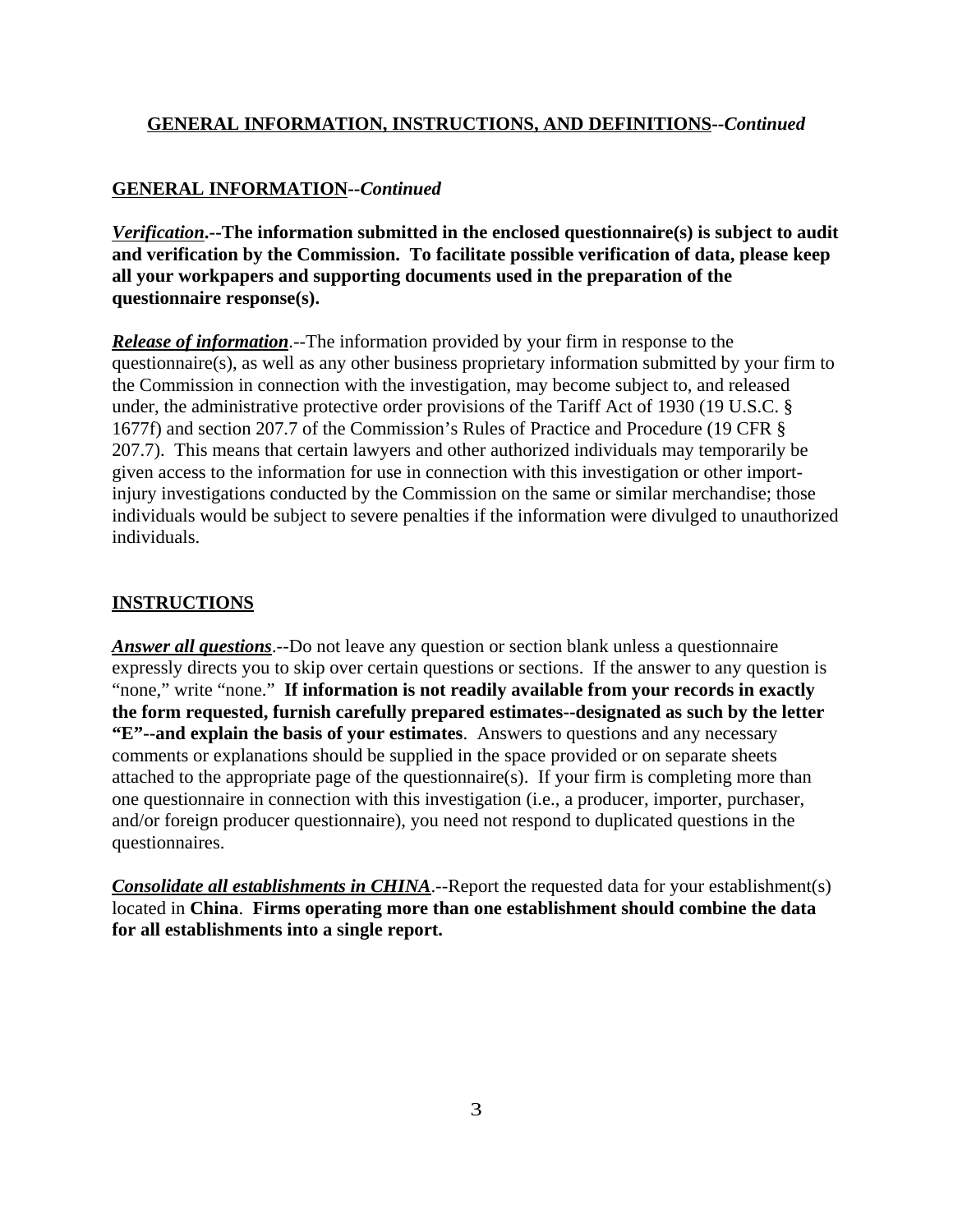#### **DEFINITIONS**

*Certain activated carbon*.--The product subject to this investigation is certain activated carbon currently classifiable under Harmonized Tariff System of the United States (HTS) subheading 3802.10.00. Certain activated carbon is defined as a powdered, granular or pelletized carbon product obtained by "activating" with heat and steam various materials containing carbon, including but not limited to coal (including bituminous, lignite and anthracite), wood, coconut shells, olive stones, and peat. The thermal and steam treatments remove organic materials and create an internal pore structure in the carbon material. The producer can also use carbon dioxide gas  $(CO<sub>2</sub>)$  in place of steam in this process. The vast majority of the internal porosity developed during the high temperature steam (or  $CO_2$  gas) activation process is a direct result of oxidation of a portion of the solid carbon atoms in the raw material, converting them into a gaseous form of carbon. This definition covers all forms of activated carbon that are activated by steam or CO<sub>2</sub>, regardless of raw material, grade, mixture, additives, further washing or postactivation chemical treatment (chemical or water washing, chemical impregnation or other treatment), or product form. Unless specifically excluded, this definition covers all physical forms of certain activated carbon, including powdered activated carbon ("PAC"), granular activated carbon ("GAC"), and pelletized activated carbon.

Excluded from this definition are chemically-activated carbons. The carbon-based raw material used in the chemical activation process is treated with a strong chemical agent, including but not limited to phosphoric acid or zinc chloride sulfuric acid, that dehydrates molecules in the raw material, and results in the formation of water that is removed from the raw material by moderate heat treatment. The activated carbon created by chemical activation has internal porosity developed primarily due to the action of the chemical dehydration agent. Chemically- activated carbons are typically used to activate raw materials with a lignocellulosic component such as cellulose, including wood, sawdust, paper mill waste and peat.

To the extent that an imported activated carbon product is a blend of steam and chemically activated carbons, products containing 50 percent or more steam (or  $CO<sub>2</sub>$  gas) activated carbons are within this definition, and those containing more than 50 percent chemically-activated carbons are outside this definition.

Also excluded from this definition are reactivated carbons and activated carbon cloth. Reactivated carbons are previously used activated carbons that have had adsorbed materials removed from their pore structure after use through the application of heat, steam and/or chemicals. Activated carbon cloth is a woven textile fabric made of or containing activated carbon fibers. It is used in masks and filters and clothing of various types where a woven format is required.

Any activated carbon meeting the physical description of subject merchandise provided above that is not expressly excluded from this definition is included within the definition.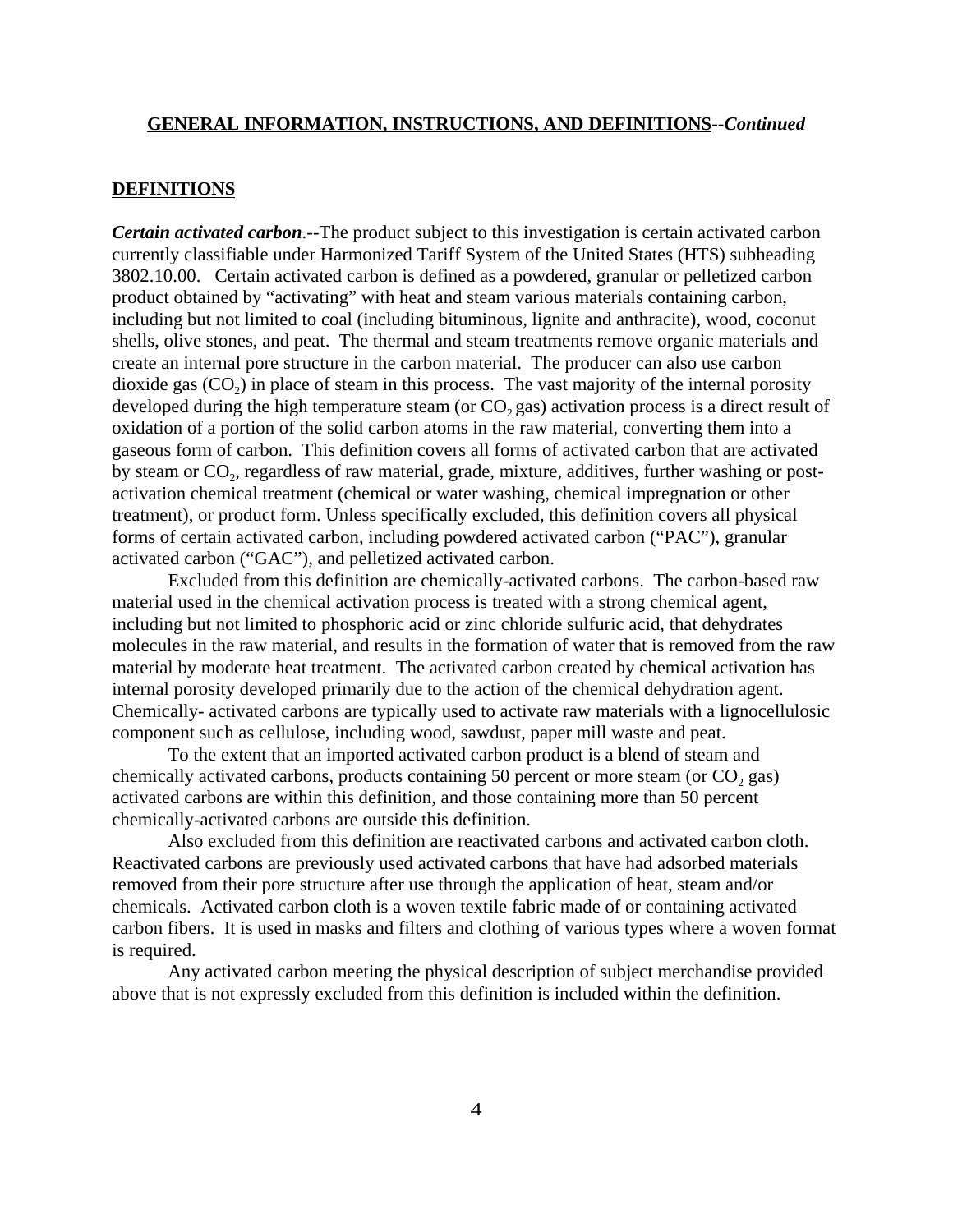### **DEFINITIONS--***Continued*

*Chemically-activated carbon*.–Chemically-activated carbon is obtained when the carbon-based raw material used in the chemical activation process is treated with a strong chemical agent, including but not limited to phosphoric acid or zinc chloride sulfuric acid, that dehydrates molecules in the raw material, and results in the formation of water that is removed from the raw material by moderate heat treatment. The activated carbon created by chemical activation has internal porosity developed primarily due to the action of the chemical dehydration agent. Chemically-activated carbons are typically used to activate raw materials with a lignocellulosic component such as cellulose, including wood, sawdust, paper mill waste and peat. Chemicallyactivated carbon is currently classifiable under HTS subheading 3802.10.00.

*Firm*.--An individual proprietorship, partnership, joint venture, association, corporation (including any subsidiary corporation), business trust, cooperative, trustee in bankruptcy, or receiver under decree of any court.

*Related firm*.--A firm that your firm solely or jointly owned, managed, or otherwise controlled; a firm that solely or jointly owned, managed, or otherwise controlled your firm; and/or a firm that was solely or jointly owned, managed, or otherwise controlled by a firm that also solely or jointly owned, managed, or otherwise controlled your firm.

*Establishment*.--Each facility of a firm in China involved in the production of certain activated carbon (as defined above), including auxiliary facilities operated in conjunction with (whether or not physically separate from) such facilities.

*United States*.--For purposes of this investigation, the 50 States, Puerto Rico, the U.S. Virgin Islands, and the District of Columbia.

*Importer*.--Any person or firm engaged, either directly or through a parent company or subsidiary, in importing certain activated carbon (as defined above) into the United States from a foreign manufacturer or through its selling agent.